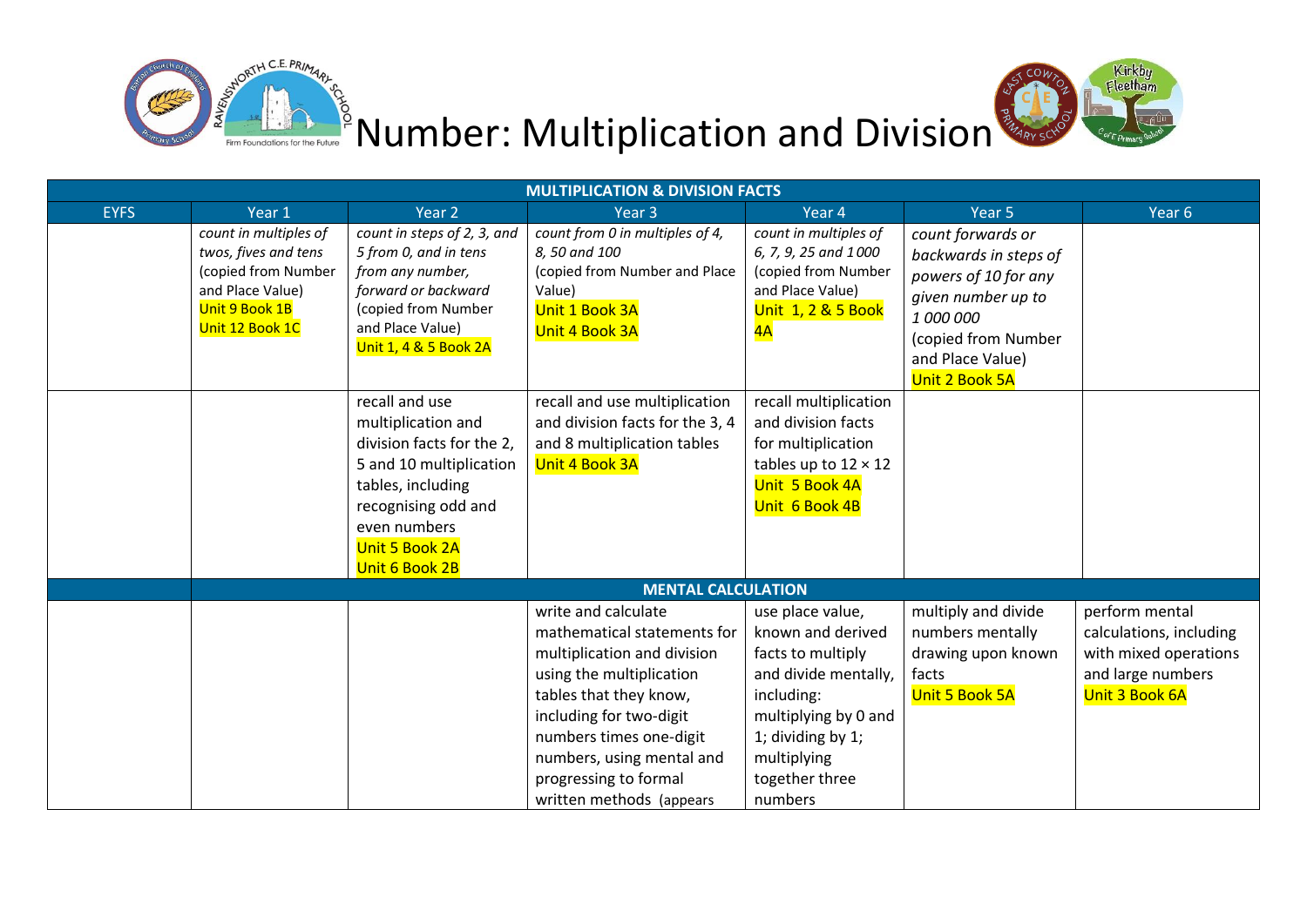



|             |        |                                                                                                                                                                                                                                                             | also in Written Methods)<br>Unit 5 Book 3B                                                                                                                                                                                                                                                                                                       | Unit 5 Book 4A<br>Unit 6 Book 4B                                                                                                                    |         |                                                                                                                                                                                 |                                                                                                                                                                                                  |
|-------------|--------|-------------------------------------------------------------------------------------------------------------------------------------------------------------------------------------------------------------------------------------------------------------|--------------------------------------------------------------------------------------------------------------------------------------------------------------------------------------------------------------------------------------------------------------------------------------------------------------------------------------------------|-----------------------------------------------------------------------------------------------------------------------------------------------------|---------|---------------------------------------------------------------------------------------------------------------------------------------------------------------------------------|--------------------------------------------------------------------------------------------------------------------------------------------------------------------------------------------------|
|             |        | show that<br>multiplication of two<br>numbers can be done<br>in any order<br>(commutative) and<br>division of one number<br>by another cannot<br>Unit 5 Book 2A                                                                                             |                                                                                                                                                                                                                                                                                                                                                  | recognise and use<br>factor pairs and<br>commutativity in<br>mental calculations<br>(appears also in<br>Properties of<br>Numbers)<br>Unit 6 Book 4B |         | multiply and divide<br>whole numbers and<br>those involving<br>decimals by 10, 100<br>and 1000<br>Unit 5 Book 5A                                                                | associate a fraction with<br>division and calculate<br>decimal fraction<br>equivalents (e.g. 0.375)<br>for a simple fraction (e.g.<br>$\frac{3}{8}$<br>(copied from Fractions)<br>Unit 7 Book 6B |
|             |        |                                                                                                                                                                                                                                                             | <b>WRITTEN CALCULATION</b>                                                                                                                                                                                                                                                                                                                       |                                                                                                                                                     |         |                                                                                                                                                                                 |                                                                                                                                                                                                  |
| <b>EYFS</b> | Year 1 | Year <sub>2</sub>                                                                                                                                                                                                                                           | Year <sub>3</sub>                                                                                                                                                                                                                                                                                                                                | Year 4                                                                                                                                              |         | Year <sub>5</sub>                                                                                                                                                               | Year 6                                                                                                                                                                                           |
|             |        | calculate mathematical<br>statements for<br>multiplication and<br>division within the<br>multiplication tables and<br>write them using the<br>multiplication (x),<br>division $(\div)$ and equals<br>$(=)$ signs<br><b>Unit 5 Book 2A</b><br>Unit 6 Book 2B | write and calculate<br>mathematical<br>statements for<br>multiplication and<br>division using the<br>multiplication tables<br>that they know,<br>including for two-<br>digit numbers times<br>one-digit numbers,<br>using mental and<br>progressing to formal<br>written methods<br>(appears also in Mental<br>Methods)<br><b>Unit 5 Book 3B</b> | multiply two-digit<br>and three-digit<br>numbers by a<br>one-digit number<br>using formal<br>written layout<br>Unit 6 Book 4B                       | numbers | multiply numbers<br>up to 4 digits by a<br>one- or two-digit<br>number using a<br>formal written<br>method, including<br>long multiplication<br>for two-digit<br>Unit 7 Book 5B | multiply multi-digit numbers up<br>to 4 digits by a two-digit whole<br>number using the formal<br>written method of long<br>multiplication<br>Unit 2 Book 6A                                     |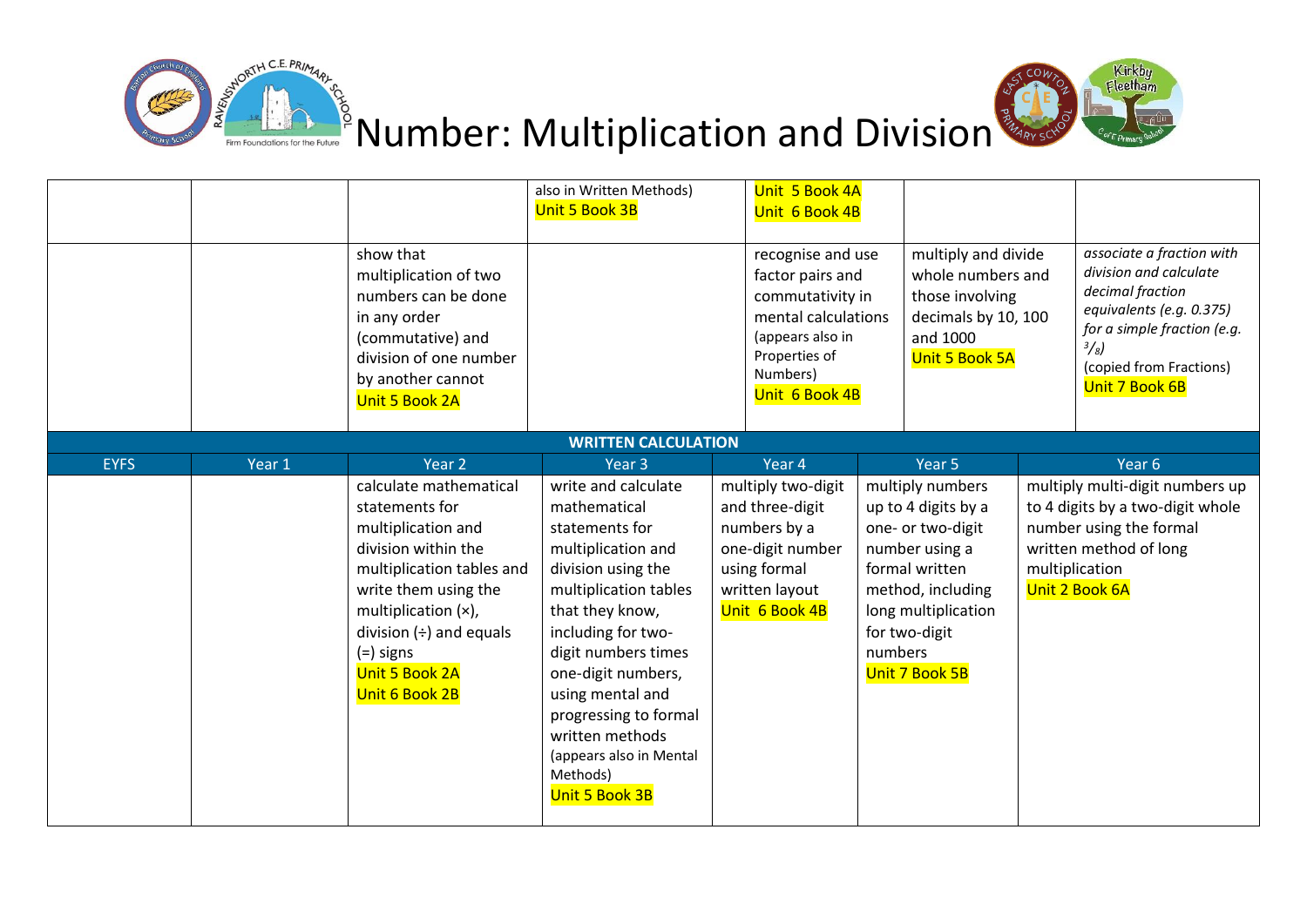



|             |        |                                                                            |                   |                                                                                                                  | divide numbers up<br>to 4 digits by a one-<br>digit number using<br>the formal written<br>method of short<br>division and<br>interpret<br>remainders<br>appropriately for<br>the context<br>Unit 7 Book 5B | for the context<br>Unit 2 Book 6A<br>Unit 7 Book 6B | divide numbers up to 4-digits by<br>a two-digit whole number using<br>the formal written method of<br>short division where<br>appropriate for the context<br>divide numbers up to 4 digits<br>by a two-digit whole number<br>using the formal written<br>method of long division, and<br>interpret remainders as whole<br>number remainders, fractions,<br>or by rounding, as appropriate<br>use written division methods in<br>cases where the answer has up to<br>two decimal places (copied from<br>Fractions (including decimals)) |
|-------------|--------|----------------------------------------------------------------------------|-------------------|------------------------------------------------------------------------------------------------------------------|------------------------------------------------------------------------------------------------------------------------------------------------------------------------------------------------------------|-----------------------------------------------------|----------------------------------------------------------------------------------------------------------------------------------------------------------------------------------------------------------------------------------------------------------------------------------------------------------------------------------------------------------------------------------------------------------------------------------------------------------------------------------------------------------------------------------------|
|             |        | PROPERTIES OF NUMBERS: MULTIPLES, FACTORS, PRIMES, SQUARE AND CUBE NUMBERS |                   |                                                                                                                  |                                                                                                                                                                                                            |                                                     |                                                                                                                                                                                                                                                                                                                                                                                                                                                                                                                                        |
| <b>EYFS</b> | Year 1 | Year 2                                                                     | Year <sub>3</sub> | Year 4                                                                                                           | Year 5                                                                                                                                                                                                     |                                                     | Year 6                                                                                                                                                                                                                                                                                                                                                                                                                                                                                                                                 |
|             |        |                                                                            |                   | recognise and use<br>factor pairs and<br>commutativity in<br>mental calculations<br>(repeated)<br>Unit 6 Book 4B | identify multiples and<br>factors, including<br>finding all factor pairs<br>of a number, and<br>common factors of<br>two numbers.<br>Unit 5 Book 5A                                                        |                                                     | identify common<br>factors, common<br>multiples and prime<br>numbers<br>Unit 3 Book 6A                                                                                                                                                                                                                                                                                                                                                                                                                                                 |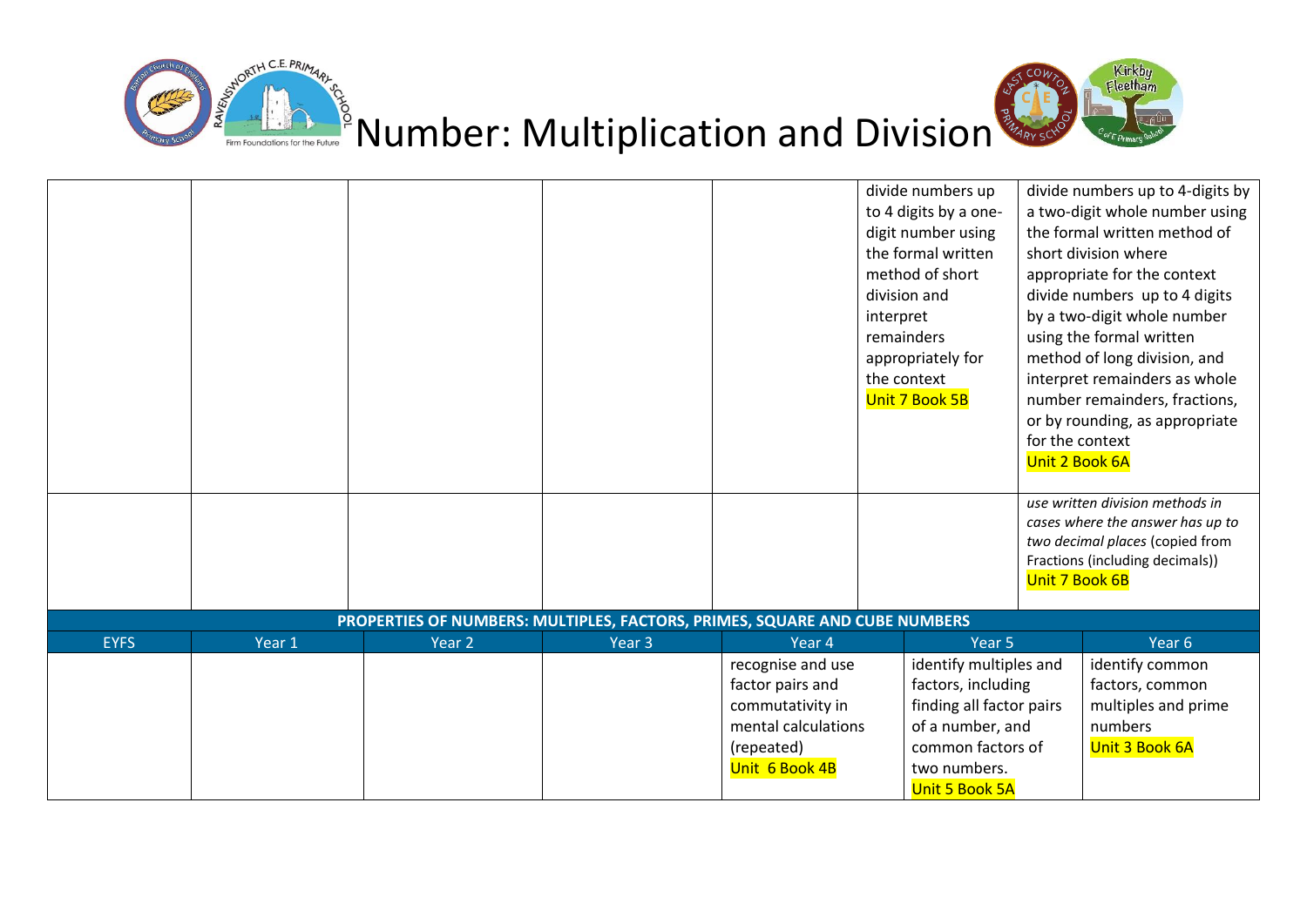



|  |  | know and use the<br>vocabulary of prime<br>numbers, prime<br>factors and composite<br>(non-prime) numbers<br><b>Unit 5 Book 5A</b><br>establish whether a<br>number up to 100 is<br>prime and recall prime<br>numbers up to 19 Unit<br>5 Book 5A | use common factors to<br>simplify fractions; use<br>common multiples to<br>express fractions in the<br>same denomination<br>(copied from Fractions)<br><b>Unit 4Book 6A</b>                                                                                                                |
|--|--|--------------------------------------------------------------------------------------------------------------------------------------------------------------------------------------------------------------------------------------------------|--------------------------------------------------------------------------------------------------------------------------------------------------------------------------------------------------------------------------------------------------------------------------------------------|
|  |  | recognise and use<br>square numbers and<br>cube numbers, and the<br>notation for squared<br>$\binom{2}{1}$ and cubed $\binom{3}{1}$<br>Unit 5 Book 5A                                                                                            | calculate, estimate and<br>compare volume of cubes<br>and cuboids using<br>standard units, including<br>centimetre cubed (cm <sup>3</sup> )<br>and cubic metres $(m3)$ ,<br>and extending to other<br>units such as mm <sup>3</sup> and<br>km<br>(copied from Measures)<br>Unit 11 Book 6B |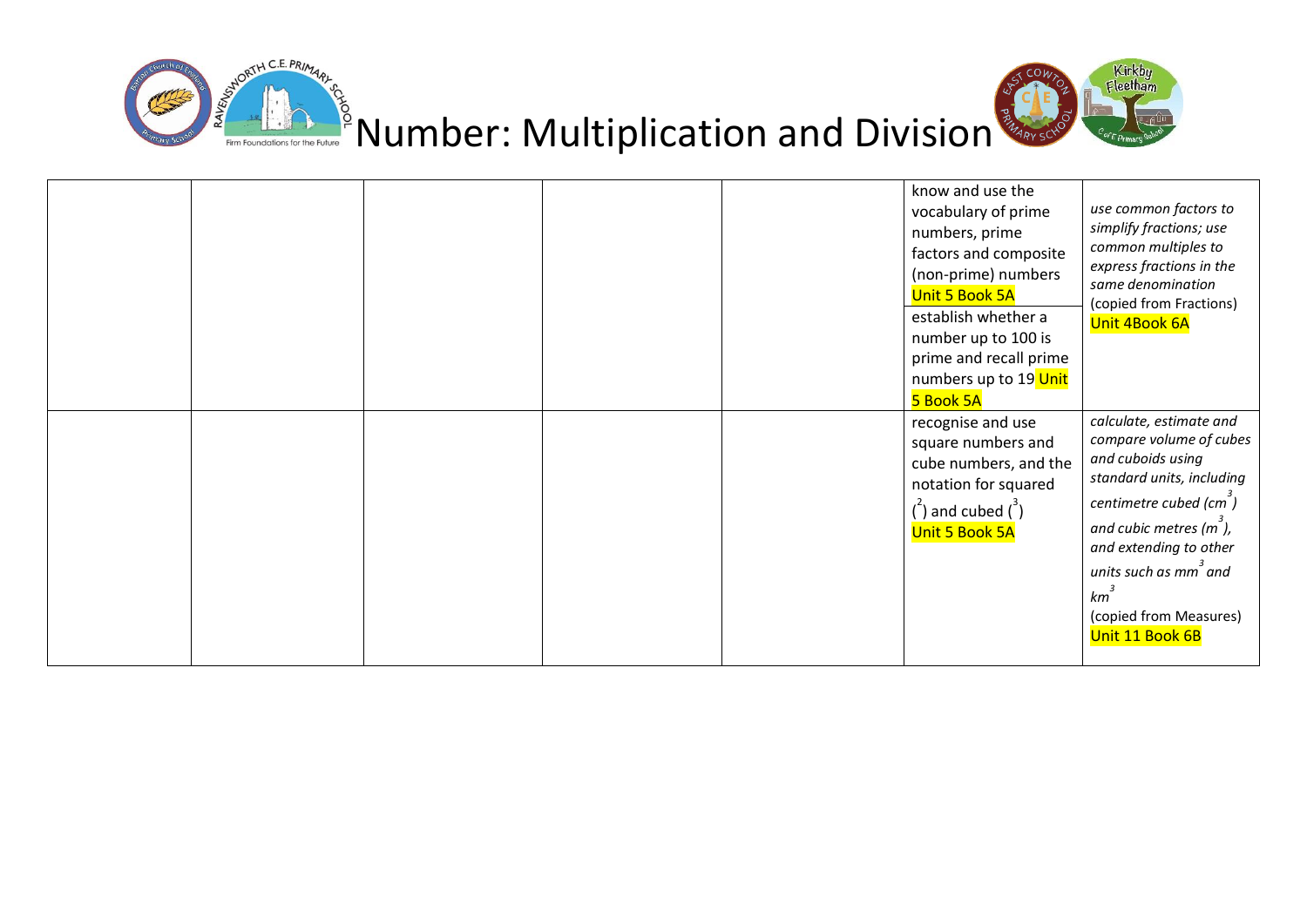

| <b>ORDER OF OPERATIONS</b> |        |                                                                                                                                                       |                                                                                                                                            |        |                                                                                                                                             |  |  |  |  |
|----------------------------|--------|-------------------------------------------------------------------------------------------------------------------------------------------------------|--------------------------------------------------------------------------------------------------------------------------------------------|--------|---------------------------------------------------------------------------------------------------------------------------------------------|--|--|--|--|
| Year 1                     | Year 2 | Year 3                                                                                                                                                | Year 4                                                                                                                                     | Year 5 | Year 6                                                                                                                                      |  |  |  |  |
|                            |        |                                                                                                                                                       |                                                                                                                                            |        | use their knowledge of<br>the order of operations to<br>carry out calculations<br>involving the four<br>operations<br><b>Unit 3 Book 6A</b> |  |  |  |  |
|                            |        |                                                                                                                                                       | <b>INVERSE OPERATIONS, ESTIMATING AND CHECKING ANSWERS</b>                                                                                 |        |                                                                                                                                             |  |  |  |  |
|                            |        | estimate the answer to a<br>calculation and use inverse<br>operations to check answers<br>(copied from Addition and<br>Subtraction)<br>Unit 4 Book 3A | estimate and use inverse<br>operations to check answers<br>to a calculation<br>(copied from Addition and<br>Subtraction)<br>Unit 6 Book 4B |        | use estimation to check<br>answers to calculations<br>and determine, in the<br>context of a problem,<br>levels of accuracy                  |  |  |  |  |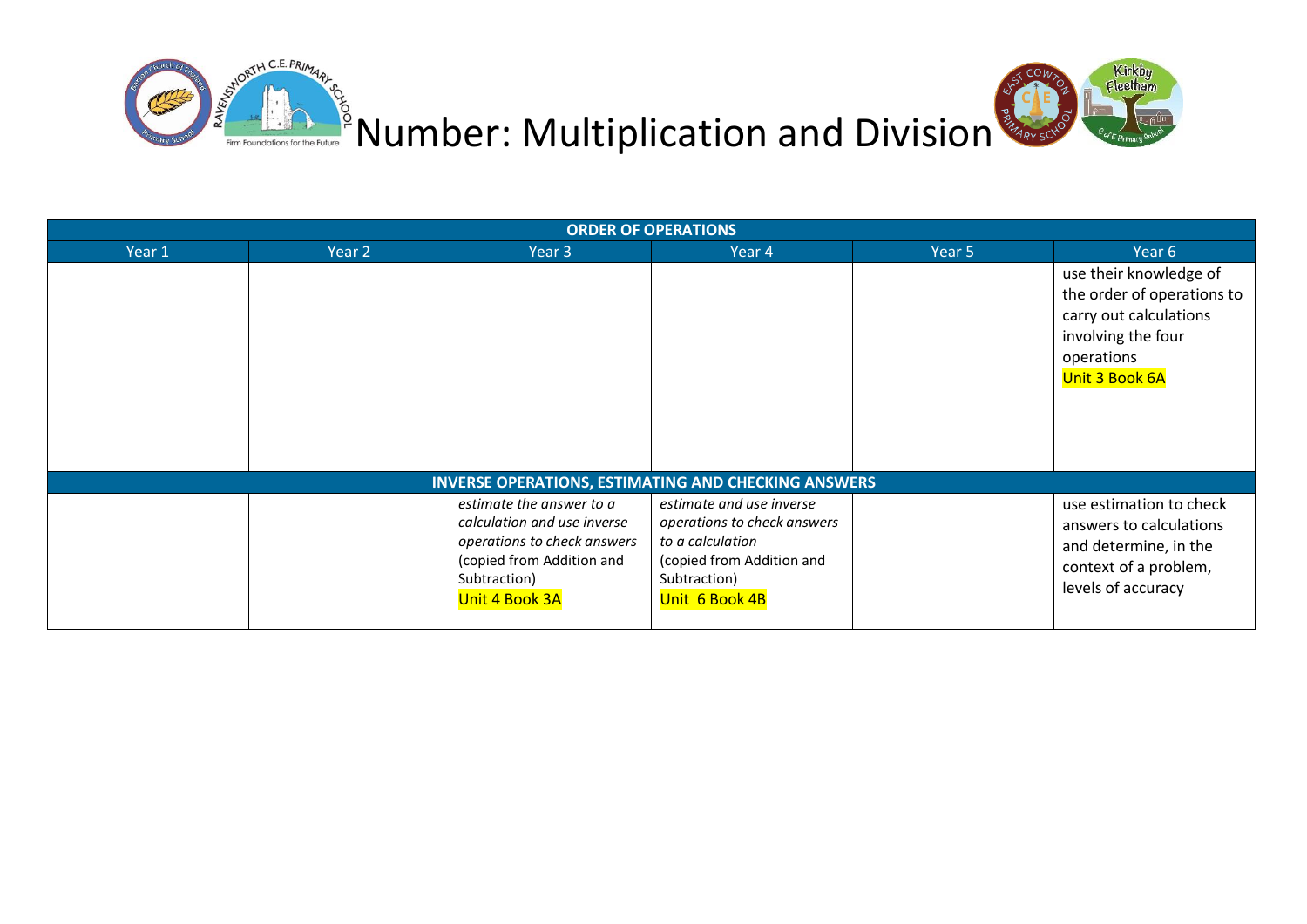



| <b>PROBLEM SOLVING</b> |                          |                       |                          |                        |                        |                                                      |  |  |
|------------------------|--------------------------|-----------------------|--------------------------|------------------------|------------------------|------------------------------------------------------|--|--|
| <b>EYFS</b>            | Year 1                   | Year 2                | Year <sub>3</sub>        | Year 4                 | Year 5                 | Year 6                                               |  |  |
| ELG - they solve       | solve one-step           | solve problems        | solve problems,          | solve problems         | solve problems         | solve problems                                       |  |  |
| problems,              | problems involving       | involving             | including missing        | involving multiplying  | involving              | involving addition,                                  |  |  |
| including              | multiplication and       | multiplication and    | number problems,         | and adding, including  | multiplication and     | subtraction,                                         |  |  |
| doubling, halving      | division, by calculating | division, using       | involving multiplication | using the distributive | division including     | multiplication and                                   |  |  |
| and sharing (fair      | the answer using         | materials, arrays,    | and division, including  | law to multiply two    | using their knowledge  | division                                             |  |  |
| sharing)               | concrete objects,        | repeated addition,    | positive integer scaling | digit numbers by one   | of factors and         | Unit 2 Book 6A                                       |  |  |
|                        | pictorial                | mental methods, and   | problems and             | digit, integer scaling | multiples, squares and |                                                      |  |  |
|                        | representations and      | multiplication and    | correspondence           | problems and harder    | cubes                  |                                                      |  |  |
|                        | arrays with the          | division facts,       | problems in which n      | correspondence         | Unit 5 Book 5A         |                                                      |  |  |
|                        | support of the teacher   | including problems in | objects are connected    | problems such as n     | solve problems         |                                                      |  |  |
|                        | Unit 12 & 13 Book 1C     | contexts              | to m objects             | objects are connected  | involving addition,    |                                                      |  |  |
|                        |                          | <b>Unit 5 Book 2A</b> | <b>Unit 5 Book 3B</b>    | to m objects           | subtraction,           |                                                      |  |  |
|                        |                          | Unit 6 Book 2B        |                          | Unit 6 Book 4B         | multiplication and     |                                                      |  |  |
|                        |                          |                       |                          |                        | division and a         |                                                      |  |  |
|                        |                          |                       |                          |                        | combination of these,  |                                                      |  |  |
|                        |                          |                       |                          |                        | including              |                                                      |  |  |
|                        |                          |                       |                          |                        | understanding the      |                                                      |  |  |
|                        |                          |                       |                          |                        | meaning of the equals  |                                                      |  |  |
|                        |                          |                       |                          |                        | sign                   |                                                      |  |  |
|                        |                          |                       |                          |                        | Unit 3 & 5 Book 5A     |                                                      |  |  |
|                        |                          |                       |                          |                        | Unit 7 Book 5B         |                                                      |  |  |
|                        |                          |                       |                          |                        | solve problems         | solve problems involving                             |  |  |
|                        |                          |                       |                          |                        | involving              | similar shapes where the<br>scale factor is known or |  |  |
|                        |                          |                       |                          |                        | multiplication and     | can be found                                         |  |  |
|                        |                          |                       |                          |                        | division, including    | (copied from Ratio and                               |  |  |
|                        |                          |                       |                          |                        | scaling by simple      | Proportion)                                          |  |  |